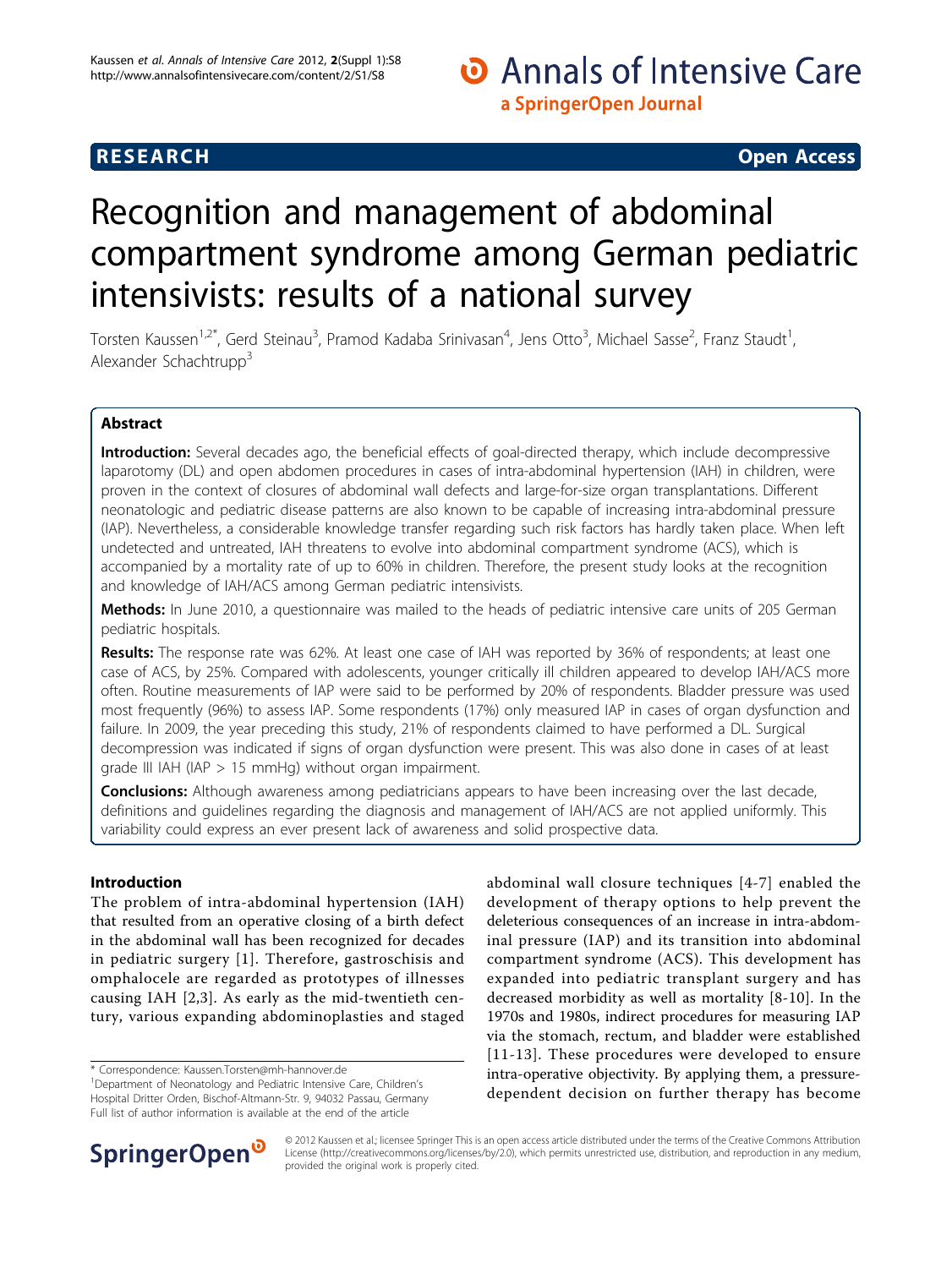possible, leading to a further improvement in prognosis. From animal testing and studies performed on adults, it has become clear that a series of other surgical and internistic diseases as well as certain risk factors can also lead to the development of IAH [[14-16](#page-10-0)]. In spite of this progress, pediatric medicine has yet to experience an essential knowledge transfer regarding other illnesses that potentially increase patient risk. This is unfortunate insofar as standardized diagnostics and therapy in adults have recently been shown to reduce the mortality rate by 50% [[17](#page-10-0)]. In line with this, it would be desirable to unmask all risk factors and illnesses also in children. Furthermore, increasing the acceptance of a strict realization of comparable standard operating procedures should be a goal.

The main purpose of this national survey was to achieve an overview of the current situation in Germany. In addition, it aimed to describe the level of awareness concerning IAH and ACS. Moreover, the survey endeavored to evaluate potential risk factors as well as current diagnostic and management modalities in practice.

#### Methods

In June 2010, a questionnaire (see Additional file [1](#page-9-0)) was mailed to the heads of all pediatric intensive care units (PICUs) of 205 German pediatric departments with an established pediatric residency program. The chair of the department or the senior physician heading the intensive care unit (ICU) was contacted personally via letter. The performance of the present survey was self-financed by the authors. Financial aid was neither offered nor accepted. The investigational period lasted for 10 weeks. A reminder was sent to the units that have failed to respond within 6 weeks. Overall, 360 surveys were distributed. Each double-sided survey contained 16 groups of questions (see Additional file [1\)](#page-9-0) which had to be answered by entering text or multiple choice. Incomplete questionnaires were included.

Results were entered into an Office Excel 2003 SP3 database (Microsoft® Germany GmbH, Unterschleißheim, Germany) and analyzed descriptively. Results are given as absolute numbers and percentages, as well as mean with standard deviation when appropriate. To meet the anatomical and (patho)physiological requirements of different age groups and their concomitant weights and sizes, children are divided into five age groups: 'preterm and newborn' (aged up to 28 days), 'baby/infant/suckler' (29 days to  $<$  1 year), 'toddler' ( $>$  1 to  $<$  6 years), 'pupil' ( $> 6$  to  $< 12$  years), and 'adolescent' ( $> 12$  to  $< 18$  years). The theoretical basis for answers to questions concerning definitions as well as therapeutical options concerning IAH/ACS in children is provided by the World Society of the Abdominal Compartment Syndrome (WSACS) consensus definitions and recommendations, which were

adapted to make them partly child oriented by Malbrain et al. and Ejike et al. (Tables [1](#page-2-0) and [2\)](#page-2-0) [[18](#page-10-0),[19](#page-10-0)].

#### Results

Of the 360 questionnaires distributed, 127 replies were received (41.6%). Larger pediatric departments with more than one specialized ICU returned only one questionnaire representing the current status of all wards. As a result, a response rate of 62.0% was achieved (127/ 205). Participants were asked to describe the structure and orientation of their ICU as well as the level of medical care (Table [3](#page-3-0)).

#### Awareness and diagnosis of IAH and ACS

Almost half of all ICUs that responded (56/123) stated that IAH and ACS are present in everyday clinical practice (B.1 of Table [4](#page-3-0)). At least one case of IAH was noted by 36% (44/124) in 2009 and at least one case of ACS, by 26% (32/124) (B.3 of Table [4](#page-3-0)). Preterms and newborns seem to be affected in nearly 20% of cases (12/61), and about 13.5% are at risk of developing ACS (8/60). In contrast, 'only' 3 to 5 out of 100 toddlers, pupils, and adolescent patients were claimed to be affected (B.4 of Table [4\)](#page-3-0).

#### Risk factors for IAH and ACS

Asked to state disease patterns which frequently induce IAH, intensivists most often indicated illnesses accompanying the clinical picture of an 'acute abdomen' (Figure [1\)](#page-5-0). The presumed underlying causes of acute abdomen, however, varied essentially between younger and older children (Figure [2\)](#page-6-0). Trauma was reported as the underlying main reason for older pediatric patients. Regardless of age group, other reported causes of IAH were systemic inflammatory response syndromes without or with bacteraemia (sepsis) as well as capillary leak syndromes (Figures [1](#page-5-0) and [2\)](#page-6-0).

#### Definition and diagnosis of IAH and ACS

No more than 3.9% (5/127) of respondents chose IAH/ ACS diagnosis criteria, and no more than 16.5% (21/ 127) chose definitions (B.5 of Table [4](#page-3-0)) in accordance with the current literature (Table [1](#page-2-0)). The majority of respondents (99/124) stated that clinical signs exclusively provide the basis for their diagnosis of 'IAH' and 'ACS'. Asked to name symptoms regularly associated with IAH, intensivists most often cited changes of abdominal tension and perimeter (29.6%) as well as impairment of diuresis (19.5%) and hemodynamics (14.2%) (B.5 of Table [4](#page-3-0)).

#### Measurement of IAP

When asked whether IAP was measured, 20% of respondents (25/125) answered with yes. Reasons for not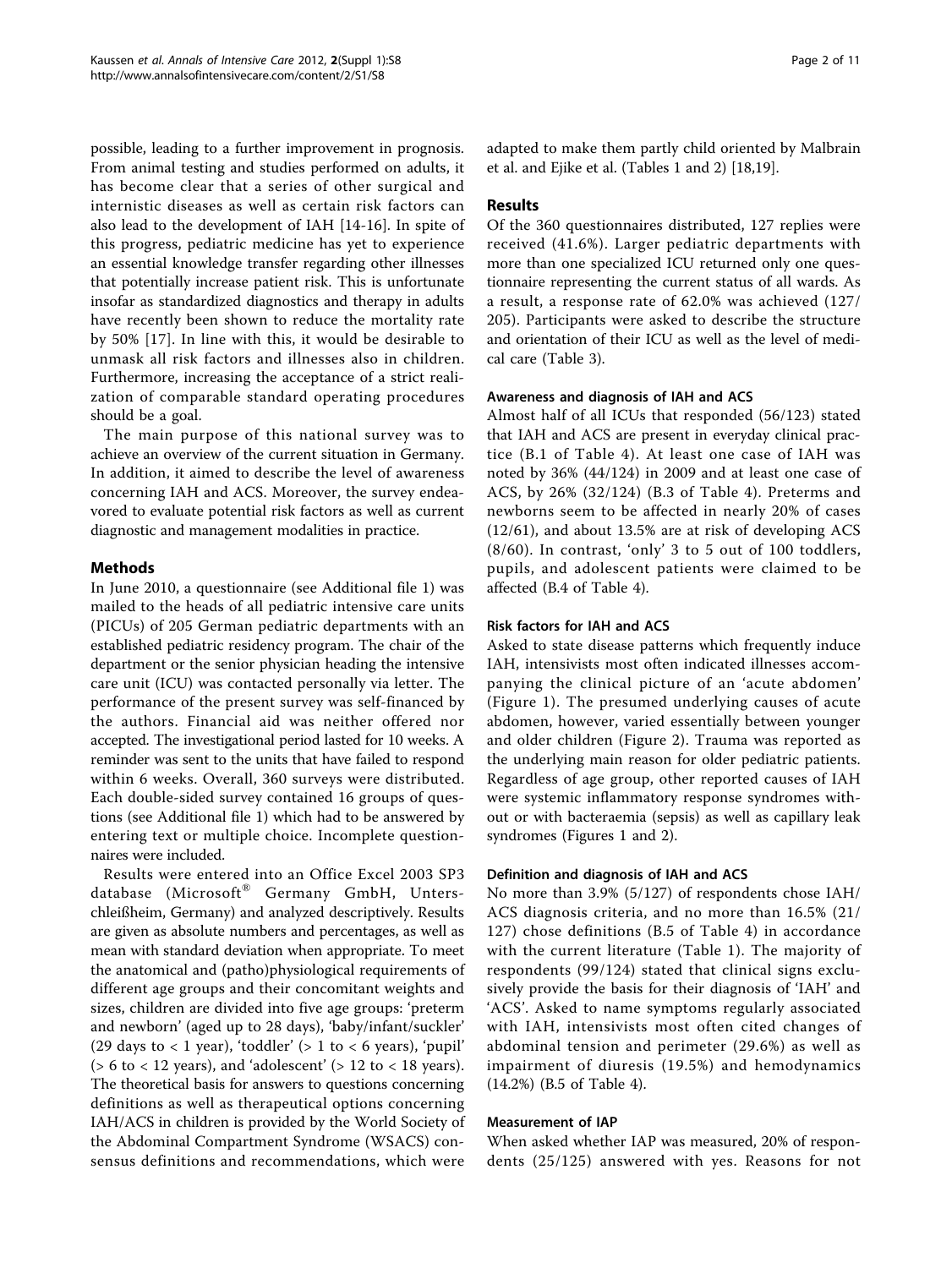| Condition                                                                                               | <b>Definition</b>                                                                                          |
|---------------------------------------------------------------------------------------------------------|------------------------------------------------------------------------------------------------------------|
| <b>IAP</b><br>Pressure within the abdominal cavity (in millimeters mercury; measured at end expiration) |                                                                                                            |
| $7 \pm 3$ mmHq in critically ill children<br>Normal IAP                                                 |                                                                                                            |
| APP                                                                                                     | $APP = MAP - IAP$                                                                                          |
| IAH                                                                                                     | Sustained or repeated pathological elevation in IAP ≥ 10 mmHg                                              |
| Grade I                                                                                                 | IAP 10 to 12 mmHg                                                                                          |
|                                                                                                         |                                                                                                            |
| Grade II                                                                                                | IAP 13 to 15 mmHg                                                                                          |
| Grade III                                                                                               | IAP 16 to 18 mmHg                                                                                          |
| Grade IV                                                                                                | IAP greater than 18 mmHg                                                                                   |
| ACS                                                                                                     | Sustained IAP $\geq$ 10 mmHg associated with new organ dysfunction/failure                                 |
| Primary ACS                                                                                             | Condition associated with injury or disease in the abdominopelvic region                                   |
| Secondary ACS                                                                                           | Condition that does not originate from the abdominopelvic region                                           |
| Recurrent ACS                                                                                           | Condition in which ACS redevelops after previous surgical or medical treatment of primary or secondary ACS |

#### <span id="page-2-0"></span>Table 1 Child-oriented adapted WSACS consensus definitions

APP, abdominal perfusion pressure; MAP, mean arterial pressure; IAP, intra-abdominal pressure. Modified after Ejike et al. [[19\]](#page-10-0).

measuring IAP are depicted in Table [4](#page-3-0). Of the 25 respondents claiming to measure IAP, only 23 delivered further information about their measurement standards (B.6 of Table [4](#page-3-0)). The cutoff for IAH in children was considered 10 mmHg by 42% of respondents (5/12; B.2 of Table [4](#page-3-0)). Bladder pressure measurements (24/25) were performed most often to quantify IAP ('gold standard') [\[11](#page-9-0)]. Other methods only played a minor role (B.4 of Table [4](#page-3-0)). The majority, in this case 68.2% of respondents (60/88), stated that they would measure IAP more often if the procedure and technical requirements became easier and more standardized (B.8 of Table [4](#page-3-0)).

#### Therapeutical strategies concerning the management of IAH/ACS patients

Unlike that of older children, the likelihood of young pediatric patients undergoing more invasive therapy options earlier appears to be inversely related to their

Table 2 Therapeutical options to lower IAH

age (Figure [3](#page-7-0)). As long as organ dysfunction remains absent, more invasive therapy options (Table 2) are stated as not being used until IAP exceeds 20 mmHg. In contrast, as soon as organ function deteriorates, respondents appear to decompress much earlier, even at moderate IAP elevations (Figure [4\)](#page-7-0). Experiences and opinions of respondents concerning decompressive laparotomy (DL) are summarized in Table [4](#page-3-0) (B.12).

#### Discussion

In contrast with other pediatric diseases with high risk, the problem of IAH in newborns with congenital abdominal wall defects and in children with a need for large-for-size organ transplants appears to become more and more well known. Nevertheless, the results of the present survey seem to emphasize the impression that there is still a considerable lack of knowledge, awareness, and goal-oriented therapy.

| <b>Options</b>                                 | <b>Evacuation of</b><br>intraluminal<br>contents | <b>Evacuation of intra-</b><br>abdominal space<br>occupying lesions | Improvement of<br>abdominal wall<br>compliance | Optimization of<br>fluid<br>administration | Optimization of abdominal<br>(APP) and systemic<br>perfusion |
|------------------------------------------------|--------------------------------------------------|---------------------------------------------------------------------|------------------------------------------------|--------------------------------------------|--------------------------------------------------------------|
| Medical, non-<br>invasive options              | Gastric/rectal tube<br>Diet                      |                                                                     | Analgetics and<br>sedatives                    | Modest fluid<br>administration             | Goal-directed fluid<br>administration                        |
|                                                | Prokinetics                                      |                                                                     | Positioning                                    | Diuretics                                  | Pressors                                                     |
|                                                | Fasting                                          |                                                                     | Muscle relaxants                               |                                            | Inotropes                                                    |
| Interventional.<br>minimal-invasive<br>options | Gastric<br>decompression                         | Paracentesis                                                        |                                                | Continuous<br>venous<br>hemofiltration     |                                                              |
|                                                | Colonoscopic<br>decompression                    | Percutaneous catheter<br>drainage                                   |                                                |                                            |                                                              |
| Surgical, invasive<br>options                  |                                                  | Decompressive laparotomy                                            | Escharatomy/<br>fasciotomy                     |                                            | Laparostomy (TAC)                                            |

TAC, temporary abdominal closure. Adapted from Ejike et al. and Cheatham et al. [[19,50\]](#page-10-0)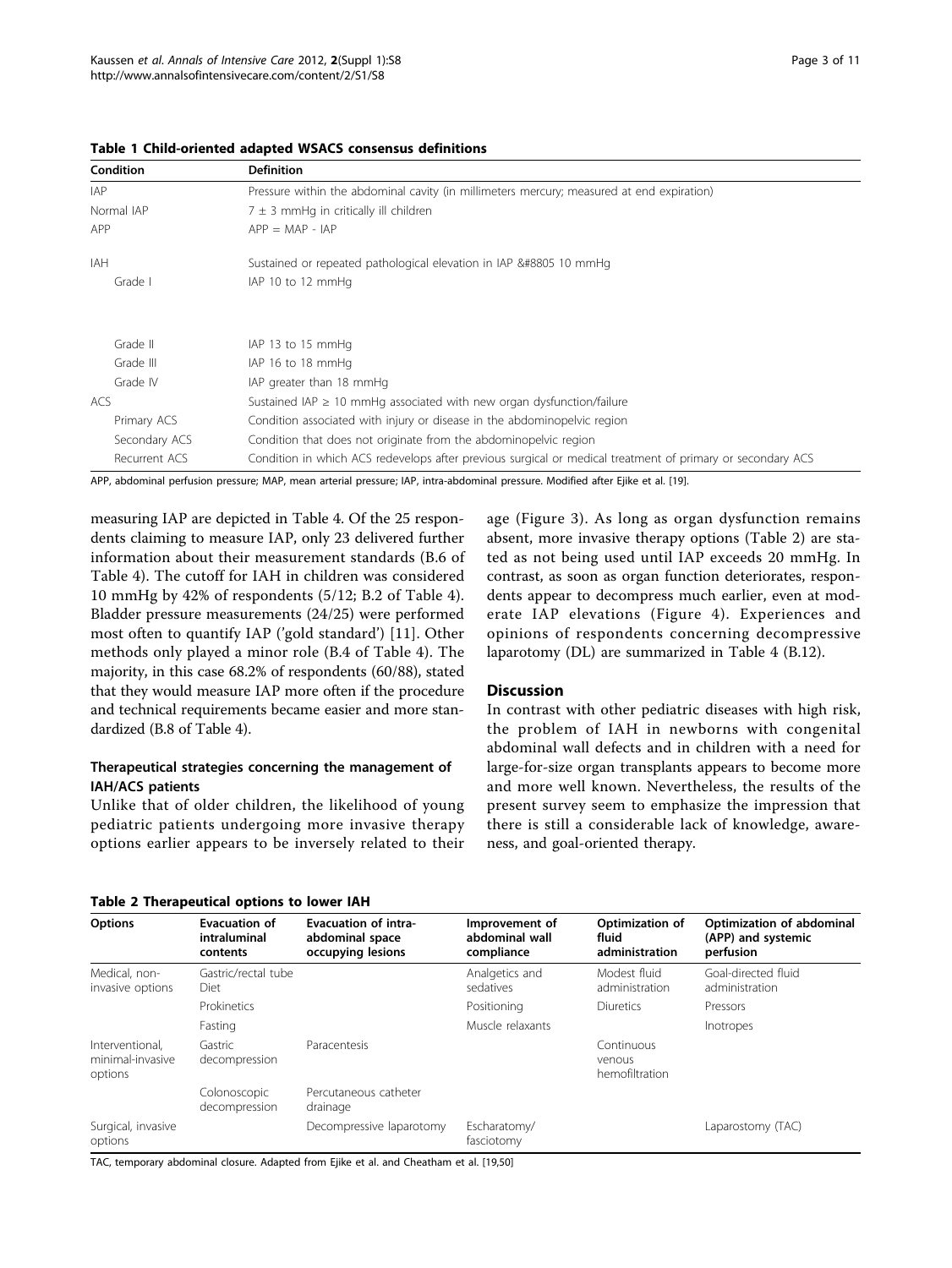<span id="page-3-0"></span>

| Table 3 Descriptive statistic concerning the structure of answering clinics |  |  |  |  |  |  |
|-----------------------------------------------------------------------------|--|--|--|--|--|--|
|-----------------------------------------------------------------------------|--|--|--|--|--|--|

| Factor                                                      | Structure and orientation of ICU                                                                                              | Percentage<br>(%)   |
|-------------------------------------------------------------|-------------------------------------------------------------------------------------------------------------------------------|---------------------|
| Administrative affiliation of the ICU<br>$(n = 127)$        | P<br>PS<br>A<br>$P + PS$ collective                                                                                           | 91<br>6             |
| Medical focus of the ICU<br>$(n = 115)$                     | $A + PS$ collective<br>NICU rather than PICU<br>PICU rather than NICU<br><b>Exclusive NICU</b><br>Exclusive PICU<br>No answer | 63<br>11<br>19<br>6 |
| Age distribution of treated patients<br>$(n = 112)$         | Neonatologic<br>Pediatric                                                                                                     | 70<br>30            |
| Level of medical care at participating NICUs<br>$(n = 113)$ | High level<br>Intermediate level<br>Low level<br>No answer                                                                    | 61<br>18<br>15<br>6 |
| Size of ICU/Number of cases in 2009<br>$(n = 112)$          | < 351 patients/year<br>351 to 700 patients/year<br>> 700 patients/year                                                        | 30<br>41<br>29      |
| Part of university hospitals<br>$(n = 118)$                 |                                                                                                                               | 27                  |

A, anaesthesiology; NICU, neonatal intensive care unit; P, pediatrics; PICU, pediatric intensive care unit; PS, pediatric surgery.

#### Table 4 Distribution of responses

|     | Question Stated question and choices                                        | Answers<br>(%) |
|-----|-----------------------------------------------------------------------------|----------------|
| B.1 | Occurrence and relevance of IAH/ACS in clinical practice                    |                |
|     | • Never                                                                     | 54 (67/123)    |
|     | · Seldom                                                                    | 39 (48/123)    |
|     | • Regularly                                                                 | 6(7/123)       |
|     | $\cdot$ Often                                                               | 1(1/123)       |
|     | Decade of first-time diagnosing IAH/ACS:                                    |                |
|     | • Before 1980                                                               | 2(1/45)        |
|     | • 1980 to 1989                                                              | 4(2/45)        |
|     | • 1990 to 1999                                                              | 40 (18/45)     |
|     | • 2000 to 2009                                                              | 53 (24/45)     |
| B.2 | Awareness of current WSACS-definitions (tested by free text)                |                |
|     | · principle of IAH definition correctly described (increased IAP)           | 43 (21/49)     |
|     | • principle of ACS definition correctly described (IAH + organ dysfunction) | 35 (17/49)     |
|     | Stated IAP thresholds for IAH                                               |                |
|     | $\cdot$ IAP $\geq$ 10 mmHq                                                  | 42(5/12)       |
|     | $\cdot$ IAP $\geq$ 12 mmHq                                                  | 25 (3/12)      |
|     | $\cdot$ IAP $\geq$ 15 mmHq                                                  | 25(3/12)       |
|     | $\cdot$ IAP $\geq$ 20 mmHq                                                  | 8(1/12)        |
| B.3 | Frequency of diagnosed IAH at answering ICUs in 2009                        |                |
|     | • 0 times IAH                                                               | 64 (79/124)    |
|     | • 1 to 10 times IAH                                                         | 30 (37/124)    |
|     | $\cdot$ > 10 times IAH                                                      | 6(7/124)       |
|     | Frequency of diagnosed ACS at answering ICUs in 2009                        |                |
|     | • 0 times ACS                                                               | 75 (93/124)    |
|     | • 1 to 5 times ACS                                                          | 24 (30/124)    |
|     | $\cdot$ > 5 times ACS                                                       | 1(1/124)       |
|     | Distribution of causes of ACS                                               |                |
|     | • Primary ACS                                                               | 45 (16/35)     |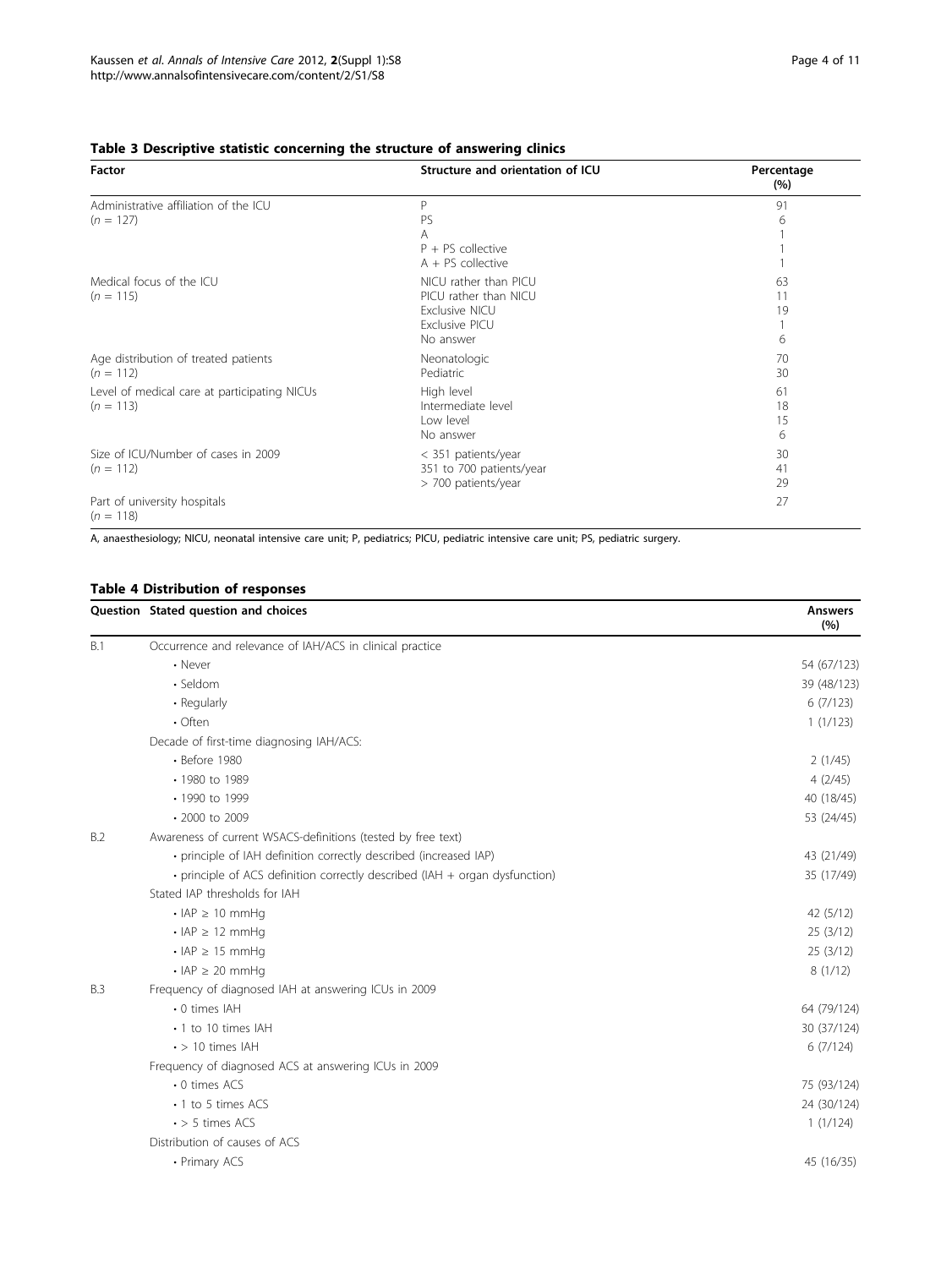#### Table 4 Distribution of responses (Continued)

|            | • Secondary ACS                                                                                                                                      | 49 (17/35)  |
|------------|------------------------------------------------------------------------------------------------------------------------------------------------------|-------------|
|            | • Not distinguishable                                                                                                                                | 6(2/35)     |
| <b>B.5</b> | Awareness and use of current WSACS definitions (tested by multiple choice)                                                                           |             |
|            | • IAH definition correctly chosen (increased IAP)                                                                                                    | 4(5/124)    |
|            | • ACS definition correctly chosen (increased IAP + new organ dysfunction)                                                                            | 17 (22/124) |
|            | Clinical symptoms stated to be associated with increased IAP in children                                                                             |             |
|            | · Oliguria to anuria                                                                                                                                 | 20 (33/169) |
|            | • From peritonism, to peritonitis, and to acute abdomen                                                                                              | 15 (26/169) |
|            | • Abdominal distension                                                                                                                               | 14 (24/169) |
|            | • Hemodynamic insufficiency                                                                                                                          | 14 (24/169) |
|            | • Respiratory insufficiency                                                                                                                          | 12 (20/169) |
|            | · Organ dysfunction (including ileus)                                                                                                                | 11 (19/169) |
|            | • Radiologic findings                                                                                                                                | 8 (13/169)  |
|            | · Impaired venous reflux to increased central venous pressure                                                                                        | 5 (8/169)   |
|            | • Others                                                                                                                                             | 1(1/169)    |
| B.6        | Share of respondents stating to measure IAP regularly                                                                                                | 20 (25/125) |
|            | Stated reasons for not measuring IAP                                                                                                                 |             |
|            | · Clinical diagnosis (IAP measurement not necessary)                                                                                                 | 48 (48/100) |
|            | • Lack of technical equipment                                                                                                                        | 42 (42/100) |
|            | • Lack of therapeutical consequence                                                                                                                  | 11 (11/100) |
|            | • Fear for invasiveness                                                                                                                              | 9(9/100)    |
|            | • Fear for infection                                                                                                                                 | 5(5/100)    |
|            | • Fear for additional expenditure                                                                                                                    | 5(5/100)    |
|            | Frequency of measurements among those who stated to measure IAP                                                                                      |             |
|            | · once per day                                                                                                                                       | 31(7/23)    |
|            | • two times per day                                                                                                                                  | 17 (4/23)   |
|            | • three to four times per day                                                                                                                        | 17 (4/23)   |
|            | • Continuously (or more than four times per day)                                                                                                     | 35 (8/23)   |
|            | • In cases of clinical signs of IAH or ACS                                                                                                           | 70 (16/23)  |
|            | · In cases of organ dysfunction or failure                                                                                                           | 17 (4/23)   |
| B.7        | Predominantly used indirect IAP measurement methods                                                                                                  |             |
|            | · via intra-vesical pressure                                                                                                                         | 96 (24/25)  |
|            | • via intra-gastric pressure                                                                                                                         | 24 (6/25)   |
|            | • via PIP (PIP increase is a consequence of IAH)                                                                                                     | 16 (4/25)   |
|            | · via central venous pressure                                                                                                                        | 4(1/25)     |
|            | Predominantly used direct IAP measurement methods                                                                                                    |             |
|            | · via Spiegelberg <sup>®</sup> probe <sup>a</sup> (modified brain pressure probe)                                                                    | 4(1/25)     |
|            | • via CAPD catheter                                                                                                                                  | 4(1/25)     |
|            | · via surgical drainage                                                                                                                              | 4(1/25)     |
|            | · via intra-abdominal placed cardiac catheter                                                                                                        | 4(1/25)     |
| <b>B.8</b> | Share of respondents who stated they would measure IAP more often if the procedure and technical requirements became<br>easier and more standardized | 68 (60/88)  |
| B.12       | Share of respondents having performed at least one decompressive laparotomy in 2009                                                                  | 20 (26/127) |
|            | Stated survival rate of ACS patients in 2009                                                                                                         |             |
|            | • Surgically treated children                                                                                                                        | 88 (18/20)  |
|            | • Non-surgically treated children                                                                                                                    | 71 (5/7)    |
|            | Share of respondents who would surgically decompress again (if indicated)                                                                            | 100 (26/26) |

CAPD, continuous abdominal peritoneal dialysis; PIP, peak inspiratory pressure. <sup>a</sup>Spiegelberg KG, Hamburg, Germany.

#### Literature overview

So far, only two study groups conducted surveys that focused on pediatric health care providers. During two pediatric congresses (2006 and 2007), Ejike et al. handed out 1,107 questionnaires and received 517 replies (return rate 46.7%) [\[20](#page-10-0)]. In contrast to our survey, not only pediatric intensivists (30.2%), but also general pediatricians (3.9%) and pediatric nurses (59.8%)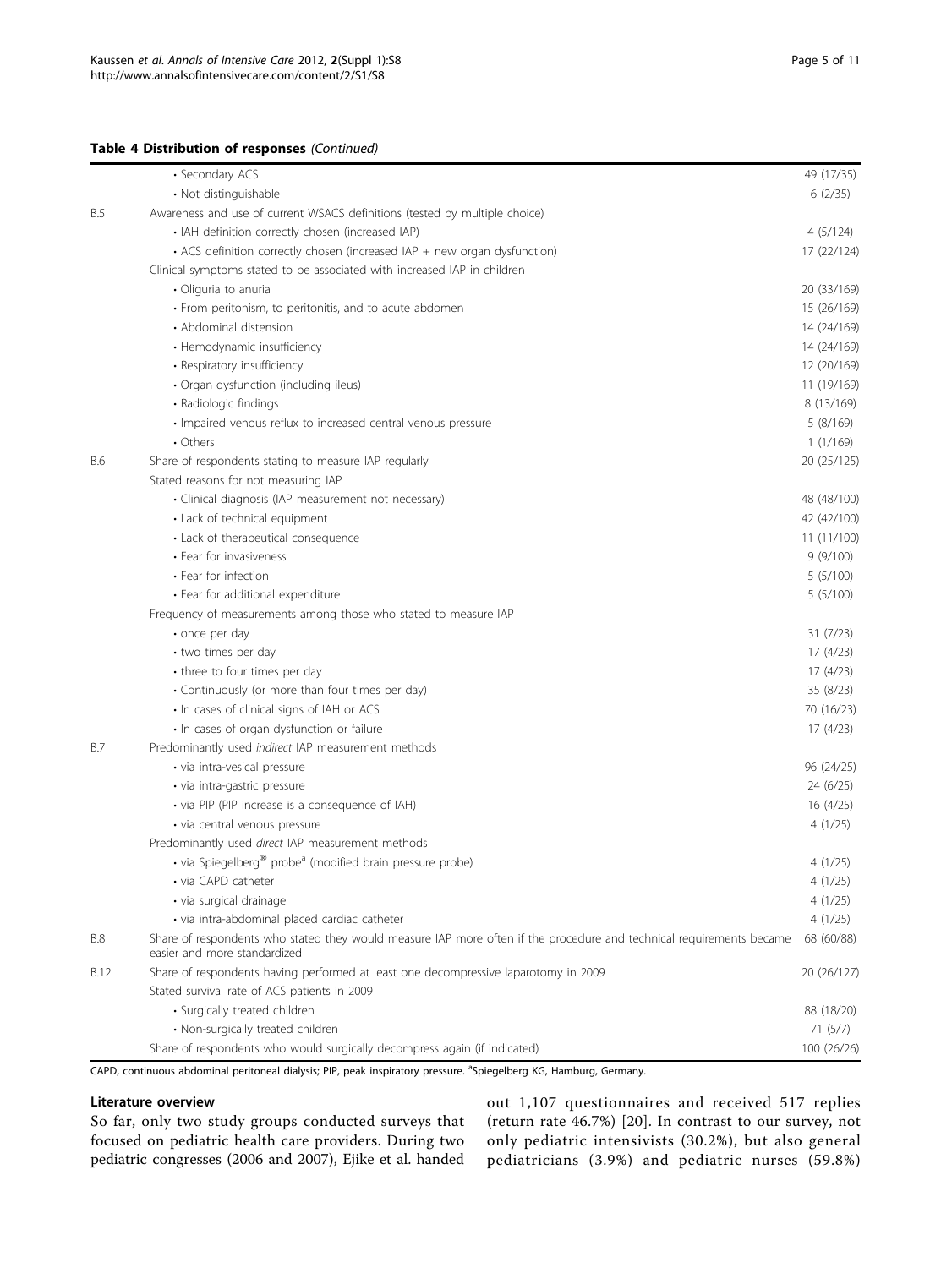<span id="page-5-0"></span>

participated. Within the context of another congress in 2010, the same study group repeated this survey among pediatric nurses and compared the results of both surveys with each other (return rate 62.7% (433/691); [[21](#page-10-0)]).

In 2001, Kimball et al. sent a survey to 4,538 members of the Society of Critical Care Medicine with a response rate of 35.7% [[22](#page-10-0)]. Of the 1,622 respondents, 57 physicians stated that they worked in a PICU (3.5%), and 294 had primary training in pediatrics (18.1%).

Thus, to the best of our knowledge, the present study is the first to reflect the results of a nationwide survey conducted among pediatric intensivists without bias that is a result of a dependency on different professional groups and congress participants or membership in certain societies.

#### Awareness and incidence of IAH and ACS

Pediatricians seem to have the impression that IAH occurs more in younger patients. In accordance to our results, Akhobadze et al. found IAH in 18.1% of neonatal

cases [[23\]](#page-10-0). For the rest, the incidence of ACS in children is estimated to be 0.6% to 9.8% [\[19,24](#page-10-0)-[26\]](#page-10-0). The best possible explanation for the varying risk could be the different anatomical and physiological circumstances.

#### Risk factors for IAH and ACS

Each intensivist should also know rare risk factors in order to be able to adequately monitor and medicate atrisk patients (Figures 1 and [2\)](#page-6-0). Risk factors vary substantially depending on the age of pediatric patients; therefore, they may be divided into congenital and acquired causes as well as into neonatal and pediatric origins. While among neonates, abdominal wall defects and necrotizing enterocolitis appear to play a major role; the at-risk profile moves in the direction of trauma among older children.

The survey of Kimball et al. [[22\]](#page-10-0) revealed similar underlying disease patterns. They found 'third spacing' and large volume resuscitation, as well as trauma accompanied by bleeding, to be the most important risk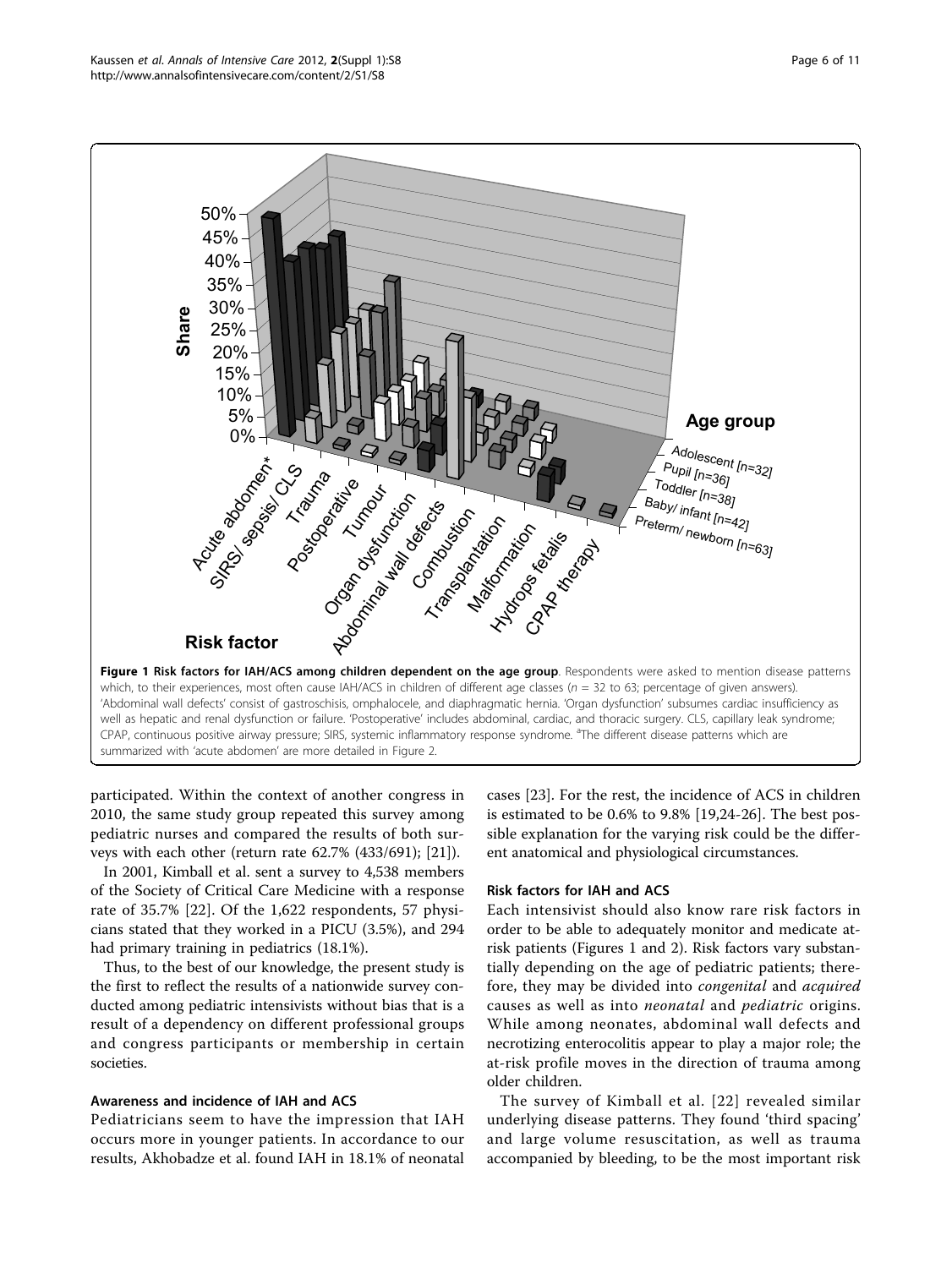<span id="page-6-0"></span>

factors. Accordingly, Beck et al. argued that children develop IAH more often on the basis of ischemia-reperfusion states [[24\]](#page-10-0). Consistent with the results of a study performed by Ejike et al. [[25](#page-10-0)], our results exhibit a trend towards secondary ACS (Tables [1](#page-2-0) and [4](#page-3-0) (B.3); Figure [1](#page-5-0)). Further risk factors are described in Figures [1](#page-5-0) and 2; however, they are not complete.

#### Definition and diagnosis of IAH and ACS

Contrary to current definitions, half of the respondents stated that IAH and ACS would be diagnosed using clinical criteria alone. This was despite the fact that neither clinical exam nor abdominal perimeter has proven to be accurate parameters and delivers a sensitivity of no more than 50% [[27-30\]](#page-10-0). In the study by Kimball et al., 20% of respondents relied solely on the clinical picture [\[22](#page-10-0)], and only 7.2% based the diagnosis of IAH on IAP measurement. This result is similar to the one found in our study. In the investigation of Newcombe et al., the percentage of understanding the correct definition of ACS even

dropped when compared with the pre-study of Ejike et al. [[21](#page-10-0)]. At that time, the definition of ACS had been mistaken for that of IAH by 53.2% of their participants [\[20](#page-10-0)]. All of these results imply that there is still 'confusion among pediatric health care providers' [\[20](#page-10-0)]. They further imply that patients are not being diagnosed correctly and, therefore, are receiving inadequate treatment. Deeming critically ill patients at risk of developing IAH without measuring IAP seems highly dangerous.

#### Measurement of IAP

In fact, only 20% of our respondents regularly measure IAP compared with 24.2% in the investigation of Ejike et al. [[20\]](#page-10-0). According to Steinau et al. [\[31](#page-10-0)], who recommended four to six hourly control measurements in cases of impending IAH in children, IAP is measured at least six hourly by about 50% of participants claiming to perform measurements. Among them, 17% stated that they measure it continuously. Unfortunately, respondents did not note which kind of technique they used.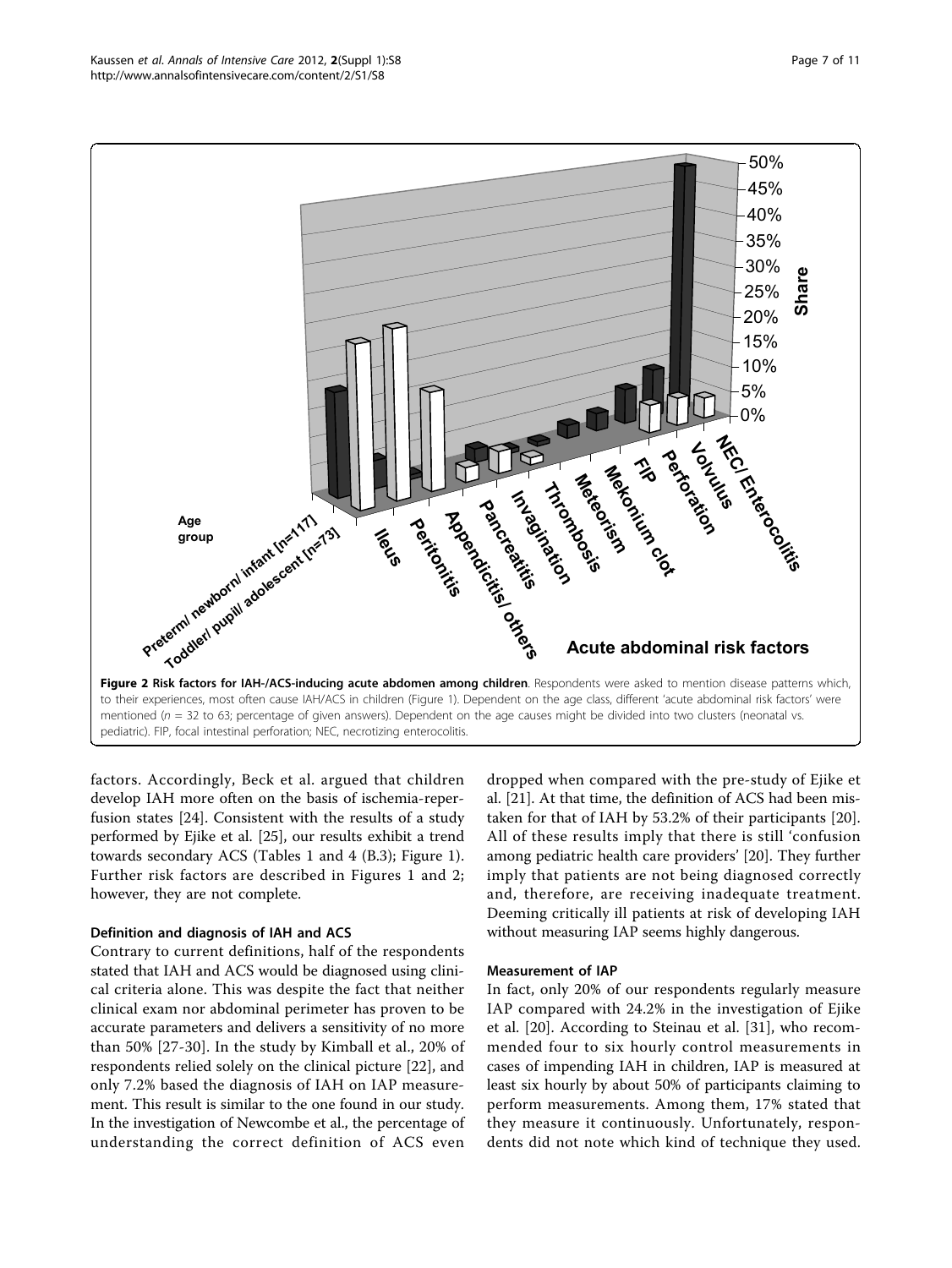<span id="page-7-0"></span>

Figure 3 Critical IAP threshold used for surgical decompression dependent on the age of patient. Respondents were asked to mention at which IAP level surgical decompression would be taken into consideration if children of different age classes would be affected ( $n = 31$  to 35; percentage of given answers).



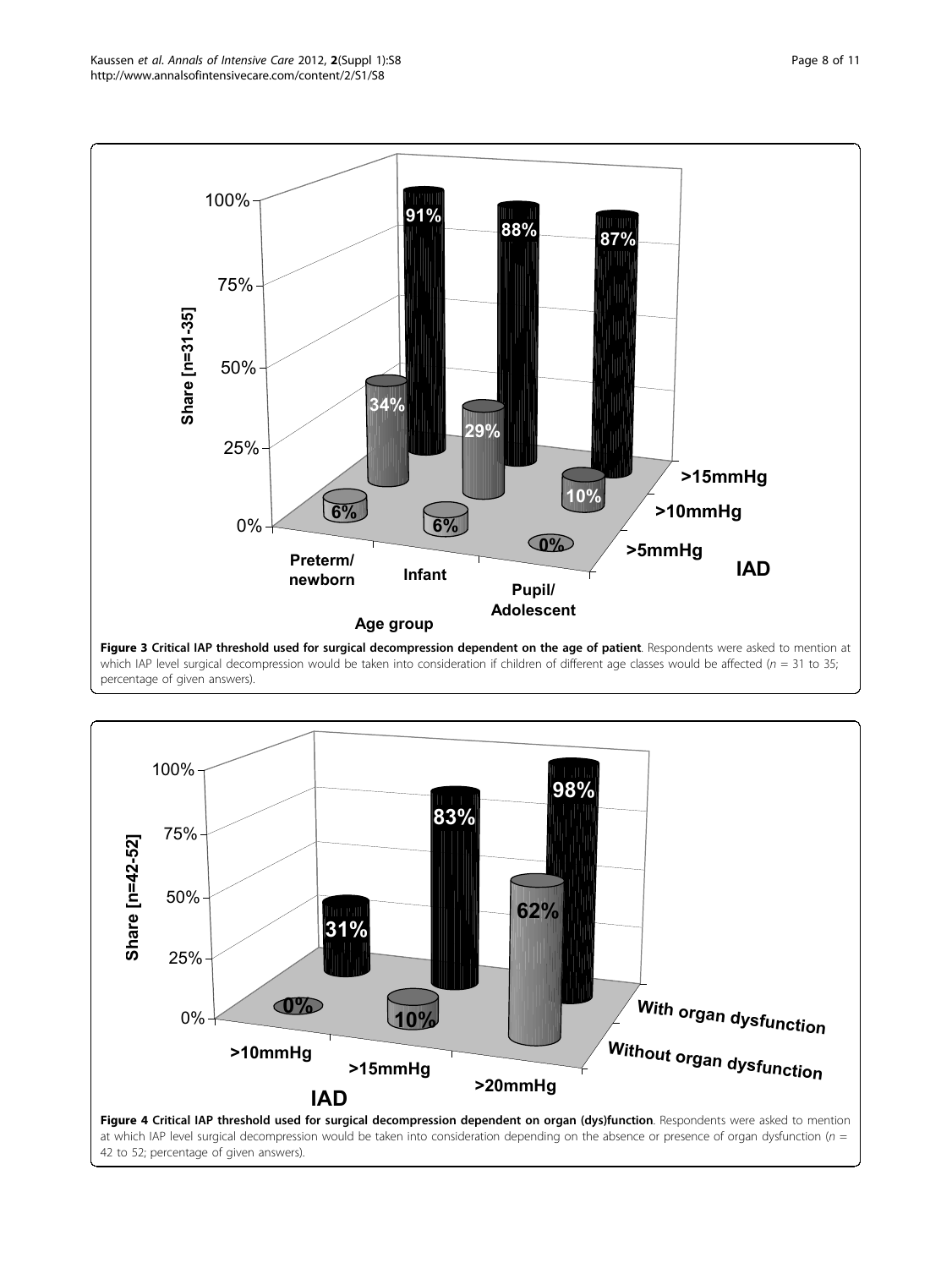Commercially available continuous pressure measurement systems [[32](#page-10-0),[33\]](#page-10-0) appear to display rather an exception than the rule in children.

Regardless of whether measurements are performed continuously or intermittently, indirect methods via the bladder (gold standard) [[11\]](#page-9-0) and the stomach are most often used in children. This is in accordance with former ACS surveys [\[20-22,34](#page-10-0)-[40\]](#page-10-0). All measuring techniques mentioned (B.7 of Table [4](#page-3-0)) have been examined for their ability to reflect the IAP in children [[12,13,41](#page-10-0)-[44\]](#page-10-0).

#### Therapeutical strategies concerning the management of IAH/ACS patients

In cases of imminent or existent IAH, several medical, interventional, and surgical therapy options are available (Table [2](#page-2-0)). Nonetheless, in the absence of appropriate standards, there seems to be great insecurity regarding which kind of therapy is necessary in which diagnostic constellations.

In cases of persisting or even progressing IAH, all available therapy options should be applied courageously, in an escalating way, without wasting any time. Surprisingly, minimal-invasive decompressive methods, such as peritoneal drainage and paracentesis, seemed to play a minor role and were named in no more than 15% of answers. This was the case although several authors proclaimed their beneficial merits in lowering IAH and avoiding the need for surgical decompression [[41,45](#page-10-0)-[48](#page-10-0)].

The readiness to decompress surgically is strongly dependent on the age of the patient and the presence of organ dysfunction. When younger children are affected and in cases of ongoing organ failure, intensivists appear to be willing to use invasive therapy forms earlier. This is in accordance with the findings made by Kimball et al. [[22\]](#page-10-0). When one considers their results, pediatric intensivists seem to have become more familiar with invasive rescue therapies over the last decade. This might be a sign of a deeper comprehension of the detrimental pathophysiological effects of IAH. In comparison with adults, however, invasive procedures are the absolute exception and applied much less. Whether this can be traced back to a special reluctance among pediatricians and pediatric surgeons cannot be determined using this survey. Further, it cannot be determined whether the majority of underlying pediatric illnesses can be treated successfully in an either non-invasive or minimally invasive way. Nevertheless, it provides arguments for the idea that an aggressive therapy, insofar indicated, can improve the prognosis.

#### Prognosis of children suffering from ACS

Mortality from ACS accounts for 22% to 60% in children [\[23](#page-10-0)-[26,31\]](#page-10-0). When left untreated, brisk, progressing multi-organ failure (MOF) is said to be an essential underlying reason. Ejike et al. [[25\]](#page-10-0) reported a mortality rate of 50% among critically ill children suffering from primary ACS, 80% of whom had undergone a DL. In contrast, mortality in a secondary ACS group was 67%, 11% of which had undergone decompression. They concluded that mortality among primary ACS patients might be lower because laparotomy is performed earlier, not for the sake of IAH but rather for the sake of the underlying intra-abdominal disorder. Indirectly, this might imply that timely decompression is able to lower morbidity and mortality. Accordingly, the stated survival rate in the present study was lower among surgically treated children when compared with non-invasively treated patients. However, there might be a limited timeframe in which decompression really is able to improve the outcome. If an inflammatory 'point-of-noreturn' is surpassed and MOF takes on a life of its own, even decompression is no longer able to prevent death anymore, as shown by De Waele et al. [[49\]](#page-10-0).

#### Forward-looking statements

The goal of future research must be to develop a standardized diagnostic as well as a therapy algorithm also for children. An initial algorithm was introduced by Steinau et al. [\[31](#page-10-0)]; however, it does not yet contain the IAP limits adapted for children that were suggested by Ejike et al. [\[19](#page-10-0)]. That these limits reflect the experience of pediatricians practicing in German hospitals is also shown in the results of our survey. Almost half of all respondents saw an IAP of 10 mmHg as a critical pressure limit for children, which is clearly below the limits for adults defined by the WSACS [[18\]](#page-10-0). That pediatric IAP thresholds must be substantially lower than those used in adults is pathophysiologically explainable by the fact that blood pressures in children and especially in neonates are vastly lower than those in adults. Therefore, also a mild increase in IAP is able to substantially impair local as well as systemic circulation and organ perfusion. Based on the definitions and recommendations published by Ejike et al. [\[19\]](#page-10-0), the authors therefore suggest a new scale division concerning different grades of ACS in children (Table [1\)](#page-2-0).

Since it has been shown that indicators as well as risk factors, illnesses, and critical abdominal pressure appear to vary considerably depending on pediatric patient age, an algorithm adapted for each age class must be developed. Further, since our results have shown that the level of skepticism concerning methods for measuring IAP continues to be high in spite of the positive experiences in neonatal and transplant surgery, their effectiveness and harmlessness must be supported by evidence. Only then can it be hoped that the acceptance of diagnostic and therapeutical standards increases and that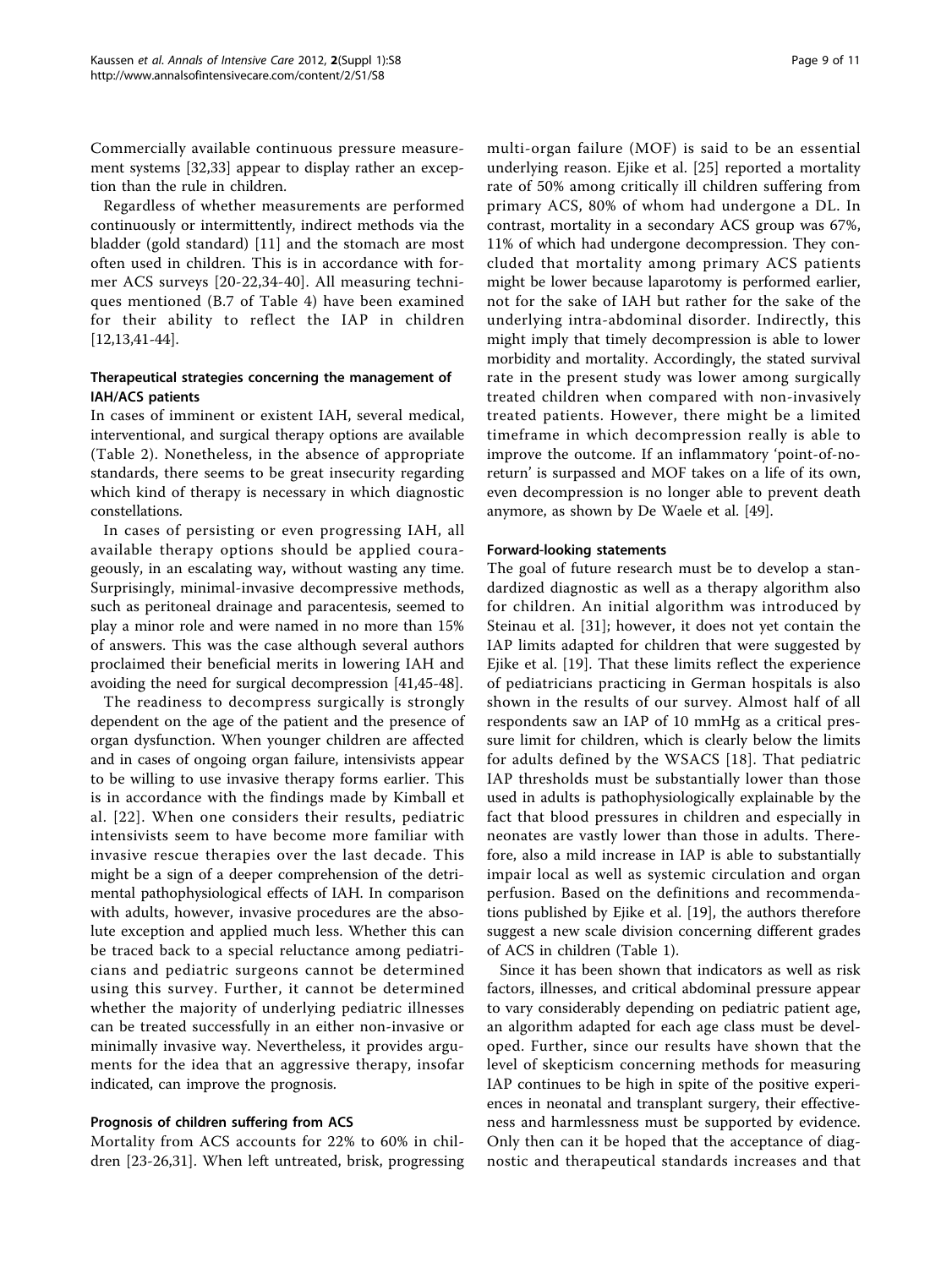<span id="page-9-0"></span>they are implemented in the treatment of critically ill children.

The goal of all these efforts must be to reduce morbidity and mortality from IAH and ACS significantly by applying the appropriate algorithms. Since the introduction of such standards in the treatment of adults, the indication of ACS could apparently be drastically reduced through an early and courageous therapy for pending or advanced IAH [[17\]](#page-10-0).

#### Limitations of this survey

Surveys are known to have limitations and represent personal experience rather than objective data. The goal of our survey was to be purely descriptive. Therefore, no absolute conclusion may be drawn using this manuscript alone. That answers were given by interviewees familiar with this particular topic and interested in the resolution of certain unsolved problems might result in a bias towards putative over-recognition.

Some questionnaires were only partially completed, decreasing the strength of the whole investigation. Nonetheless, the omission of certain items might be interpreted as an honest expression of a lack of knowledge. Besides, findings using even few participants who are more familiar with IAH/ACS should be presented in order to offer clinical examples till more evidence-based data are available.

However, data from this survey display a significant lack of consensus and certainty among pediatric intensivists. This observation might help guide future studies with a multicenter prospective randomized approach.

#### Conclusion

This study describes the results of the first nationwide survey concerning the knowledge of pediatricians on IAH and ACS. Although awareness among pediatricians appears to have been increasing over the last decade, definitions and guidelines regarding diagnosis and therapy of IAH/ACS are not applied uniformly. This variability could be the expression of a continued lack of both awareness and solid prospective data. The latter might lead to the development of accepted standard operating procedures and, ultimately, to lower morbidity and mortality of children with IAH/ACS.

#### Additional material

[Additional file 1: P](http://www.biomedcentral.com/content/supplementary/2110-5820-2-S1-S8-S1.docx)ostal questionnaire.

#### Abbreviations

ACS: abdominal compartment syndrome; APP: abdominal perfusion pressure; DL: decompressive laparotomy; IAH: intra-abdominal hypertension; IAP: intraabdominal pressure; ICU: intensive care unit; MOF: multi-organ failure; PICU:

pediatric intensive care unit; WSACS: World Society of the Abdominal Compartment Syndrome.

#### Acknowledgements

The authors would like to thank the heads of neonatologic and pediatric ICUs who sent in their replies. They would also like to thank Ulrike Schulz ([http://](http://www.medistat.de) [www.medistat.de\)](http://www.medistat.de) for the statistical analysis and Prof. René Tolba (head of the Institute of Experimental Animal Science, University Hospital RWTH, Aachen) for his scientific advice. The charges on the publication of this article were taken on by means of the promotional programme "Open access publishing" by the German research council (Deutsche Forschungsgemeinschaft). This article has been published as part of Annals of Intensive Care Volume 2 Supplement 1, 2012: Diagnosis and management of intra-abdominal hypertension and abdominal compartment syndrome. The full contents of the supplement are available online at [http://www.annalsofintensivecare.](http://www.annalsofintensivecare.com/supplements/2/S1) [com/supplements/2/S1.](http://www.annalsofintensivecare.com/supplements/2/S1)

#### Author details

<sup>1</sup>Department of Neonatology and Pediatric Intensive Care, Children's Hospital Dritter Orden, Bischof-Altmann-Str. 9, 94032 Passau, Germany. <sup>2</sup> Department of Pediatric Cardiology and Intensive Care Medicine, University Children's Hospital, Medical University Hannover (MHH), OE 6730, Carl-Neuberg-Str. 1, 30625 Hannover, Germany. <sup>3</sup>Department of Surgery, University Hospital RWTH Aachen, Pauwelsstr. 30, 52074 Aachen, Germany. <sup>4</sup>Institute for Laboratory Animal Science and Experimental Surgery, University Hospital RWTH Aachen, Pauwelsstr. 30, 52070 Aachen, Germany.

#### Authors' contributions

TK and AS mainly did literature research, data collection, and article writing. PKS delivered speaker linguistic advice. GS, FS, JO and MS reviewed the article. All authors read and approved the final manuscript.

#### Competing interests

In addition to his assistant professorship at the Technical University of Aachen (Germany), Alexander Schachtrupp is head of the Department of Medical Sciences at B. Braun Melsungen in Germany. B. Braun does not distribute any medical devices or products concerning the diagnosis and/or treatment of IAH or ACS. The other authors declare that they have no competing interests.

#### Published: 5 July 2012

#### References

- Kidd JN Jr, Jackson RJ, Smith SD, Wagner CW: [Evolution of staged versus](http://www.ncbi.nlm.nih.gov/pubmed/12796571?dopt=Abstract) [primary closure of gastroschisis.](http://www.ncbi.nlm.nih.gov/pubmed/12796571?dopt=Abstract) Ann Surg 2003, 237:759-764.
- 2. Watson RA, Howdieshell TR: [Abdominal compartment syndrome.](http://www.ncbi.nlm.nih.gov/pubmed/9563421?dopt=Abstract) South Med J 1998, 91:326-332.
- 3. DeCou JM, Abrams RS, Miller RS, Gauderer MW: [Abdominal compartment](http://www.ncbi.nlm.nih.gov/pubmed/10873022?dopt=Abstract) [syndrome in children: experience with three cases.](http://www.ncbi.nlm.nih.gov/pubmed/10873022?dopt=Abstract) J Pediatr Surg 2000, 35:840-842.
- 4. Gross RE: [A new method for surgical treatment of large omphaloceles.](http://www.ncbi.nlm.nih.gov/pubmed/18872858?dopt=Abstract) Surgery 1948, 24:277-292.
- 5. Allen RG, Wrenn EL Jr: [Silon as a sac in the treatment of omphalocele](http://www.ncbi.nlm.nih.gov/pubmed/4238305?dopt=Abstract) [and gastroschisis.](http://www.ncbi.nlm.nih.gov/pubmed/4238305?dopt=Abstract) J Pediatr Surg 1969, 4:3-8.
- 6. Clark RH, Walker MW, Gauderer MW: [Factors associated with mortality in](http://www.ncbi.nlm.nih.gov/pubmed/21328190?dopt=Abstract) [neonates with gastroschisis.](http://www.ncbi.nlm.nih.gov/pubmed/21328190?dopt=Abstract) Eur J Pediatr Surg 2011, 21:21-24.
- 7. Schuster SR: [A new method for the staged repair of large omphaloceles.](http://www.ncbi.nlm.nih.gov/pubmed/4227443?dopt=Abstract) Surg Gynecol Obstet 1967, 125:837-850.
- 8. Pentlow A, Smart NJ, Richards SK, Inward CD, Morgan JD: [The use of](http://www.ncbi.nlm.nih.gov/pubmed/18086240?dopt=Abstract) [porcine dermal collagen implants in assisting abdominal wall closure of](http://www.ncbi.nlm.nih.gov/pubmed/18086240?dopt=Abstract) [pediatric renal transplant recipients with donor size discrepancy.](http://www.ncbi.nlm.nih.gov/pubmed/18086240?dopt=Abstract) Pediatr Transplant 2008, 12:20-23.
- 9. Ong TH, Strong R, Zahari Z, Yamanaka J, Lynch S, Balderson G, Pillay P: [The](http://www.ncbi.nlm.nih.gov/pubmed/8938363?dopt=Abstract) [management of difficult abdominal closure after pediatric liver](http://www.ncbi.nlm.nih.gov/pubmed/8938363?dopt=Abstract) [transplantation.](http://www.ncbi.nlm.nih.gov/pubmed/8938363?dopt=Abstract) J Pediatr Surg 1996, 31:295-296.
- 10. Karpelowsky JS, Thomas G, Shun A: [Definitive abdominal wall closure](http://www.ncbi.nlm.nih.gov/pubmed/19032420?dopt=Abstract) [using a porcine intestinal submucosa biodegradable membrane in](http://www.ncbi.nlm.nih.gov/pubmed/19032420?dopt=Abstract) [pediatric transplantation.](http://www.ncbi.nlm.nih.gov/pubmed/19032420?dopt=Abstract) Pediatr Transplant 2009, 13:285-289.
- 11. Lacey SR, Carris LA, Beyer AJ III, Azizkhan RG: [Bladder pressure monitoring](http://www.ncbi.nlm.nih.gov/pubmed/8263703?dopt=Abstract) [significantly enhances care of infants with abdominal wall defects: a](http://www.ncbi.nlm.nih.gov/pubmed/8263703?dopt=Abstract) [prospective clinical study.](http://www.ncbi.nlm.nih.gov/pubmed/8263703?dopt=Abstract) J Pediatr Surg 1993, 28:1370-1374.